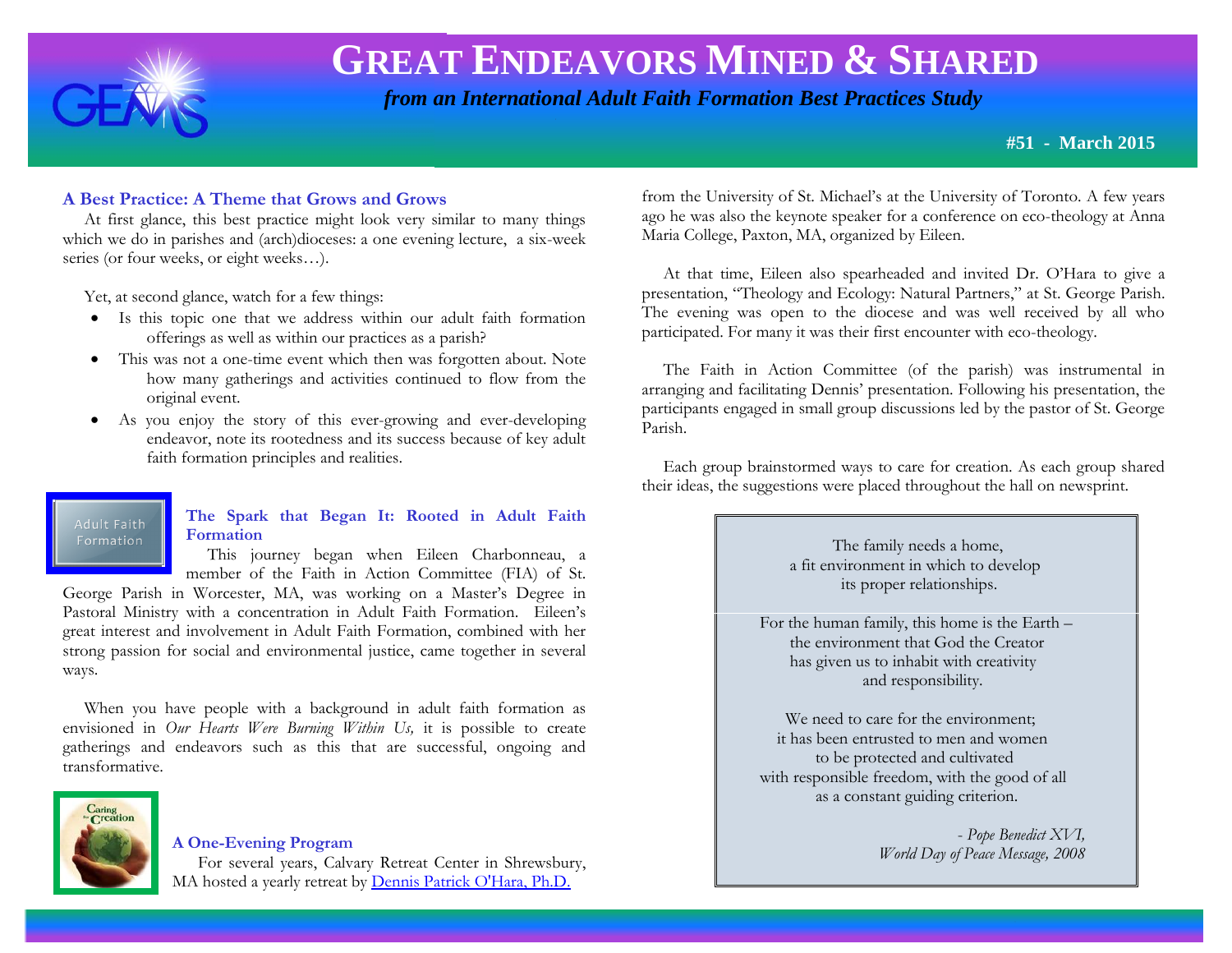

#### **The Idea Continued**

 That evening set the spark for the Faith in Action Committee (FIA) to do more work in the area of eco-theology (or "Caring for Creation" as the committee prefers since it seems more accessible, less intimidating).

 Thus began a wide and diverse collaboration of many people: e.g., various parish committees and parishioners (Women's Guild, Men's Club, Spiritual Life Committee, St. Vincent DePaul Society), staff members from the diocesan office, especially LaVerne Bertin, associate director of the Office of Religious Education, and the publicity efforts of the Diocesan Commission for Women.

 Eileen and Tom O'Shea, another member of the FIA Committee (and presently Director of Field Operations at the Trustees of Reservations in Massachusetts) coordinated the efforts of these many people and began to plan a six-week series.

 With the Faith in Action Committee beginning the process, the many people formed subcommittees, such as:

- the Steering Committee
- the Resources and Session Content Subcommittee

 The booklet, [Catholics Going Green: A Small-Group Guide for Learning](http://www.amazon.com/Catholics-Going-Green-Small-Group-Environmental/dp/1594712107/ref=sr_1_1?ie=UTF8&qid=1398105990&sr=8-1&keywords=Catholics+Going+Green)  [and Living Environmental Justice,](http://www.amazon.com/Catholics-Going-Green-Small-Group-Environmental/dp/1594712107/ref=sr_1_1?ie=UTF8&qid=1398105990&sr=8-1&keywords=Catholics+Going+Green) was perused as a possible guide in helping the parishioners to follow-up and make practical the challenges in Dennis' presentation.

 In studying the book, the Session Content Subcommittee decided to use the book as a guide, but not follow its outline directly. One sentence in the book struck a chord in them. It was only a tangential reference to the sacraments, but it was enough to inspire what became the six-session series they created.

Adult Faith Formation

#### **Many Gifts Contribute to Adult Faith Formation**

 One of the key principles of adult faith formation (and all ministry) is to never go it alone for many gifts working together enhances the project, as well as calling forth the

talents of many. Many of the people on the various committees were not deeply-versed on eco-theology prior to their involvement in this project, but had other areas of expertise, such as publicity, that led them to volunteer their time and gifts.

 As they worked on the creation of this project, each learned about caring for creation and how it intricately connects with faith; their interest and learning grew. A real witness to the reality of the parish as the curriculum and parishioners learning from each other!



#### **The Six-Week Series**

 The series combined ecological science with faith, most specifically the sacraments. This learning opportunity illustrated how science and theology work together.

 For each session one natural element was connected to a sacrament or a biblical reference; the sessions were built around:

- an exploration of the scientific/ecological aspects
- the theological/spiritual reflections

 After opening prayer, each gathering began with these two presentations. Each session also featured a guest speaker from the community, speaking on a topic related to the evening's theme. For instance:

- a representative from a company that installed solar panels
- a volunteer from the local watershed
- a volunteer who works with disadvantaged youth helping them create community gardens in the city

 The participants then gathered into small groups with provided conversation questions. After a sharing within the large group, the session ended with a closing prayer. Handouts were provided for home use with:

- additional reflections
- practical things to do

Adult Faith Formation

## **Intentional Adult Faith Formation**

 An important aspect of the CGG series was that the planners were very intentional about this being an adult faith formation endeavor. They didn't envision it to be a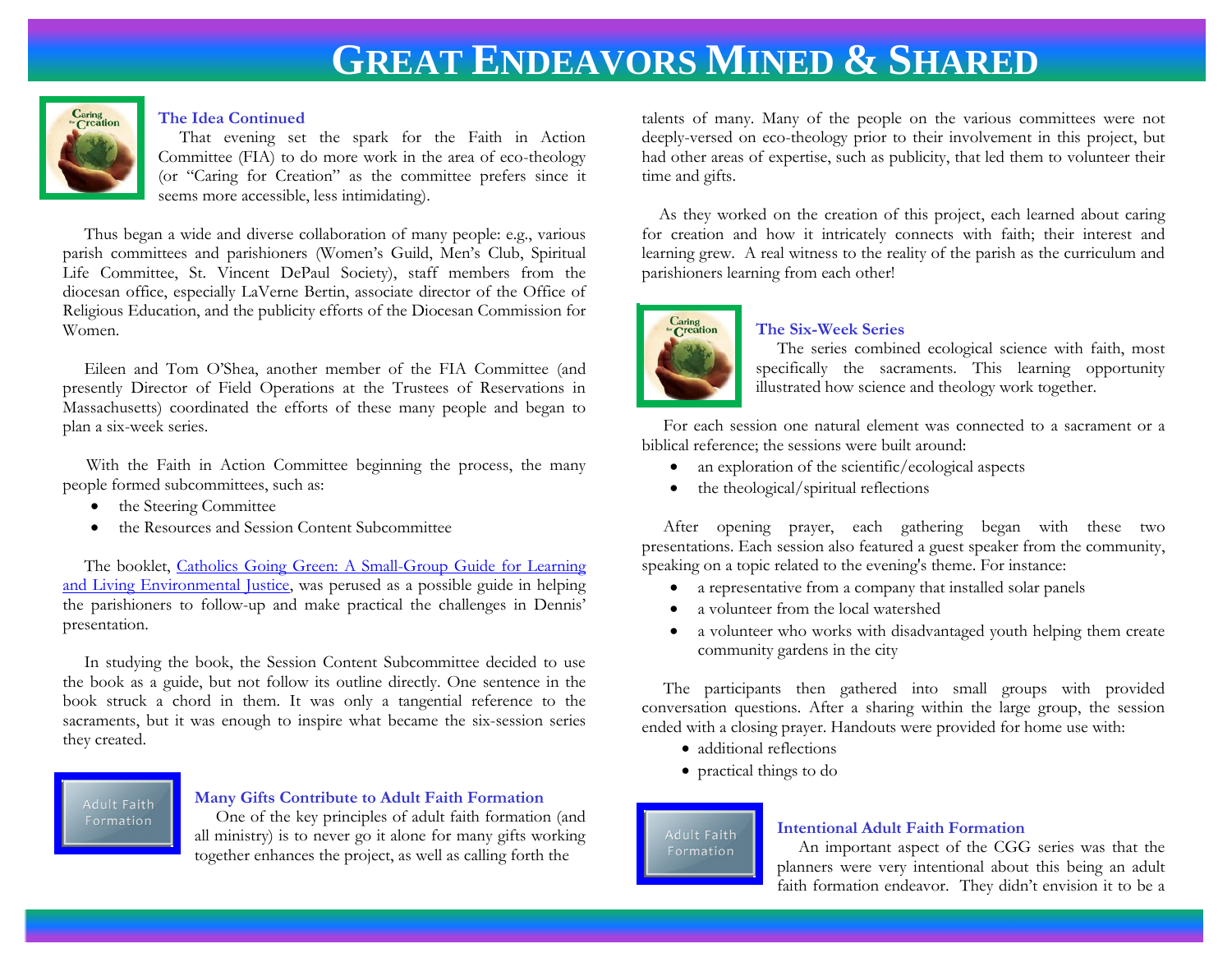series of lectures and reflections without a connection. The mantra that the CGG series should "bring life to faith and faith to life" was very much in play. This could be seen in the time taken to create the take-home activities. The aim was to have people leave each session not only thinking about what they'd seen and heard, but also with something specific to actually do to make it real for them. The desire was to provide an understanding of why and how caring for creation is a genuine part of the discipleship experience and not just theoretical or philosophical.



### **An Example of a Session**

 The first session, "We Walk on Holy Ground," focused on water and Baptism, beginning with a PowerPoint presentation on water as a building block of life and how dependent all life is upon it.

 After concrete examples of how we use and/or mistreat water, an environmental video of rivers and streams was shown with a reflection composed by a member of the planning committee. (For a copy of the reflection, see [www.janetschaeffler.com;](http://www.janetschaeffler.com/) click on AFF Helps.)

 The guest presenter for this evening on Water-Baptism was a representative from the [Indian Lake Watershed Association](http://ilwa.org/) (Indian Lake is just down the street from the parish) who spoke about:

- their actions and projects to preserve and care for the lake and its environs
- how people can get involved/volunteer for the twice yearly clean-up

 Small group discussions followed, generating realistic insights and practical ideas of things to do. Take-home handouts included information on the Indian Lake Watershed and suggestions of things to do to conserve water, etc.



#### **Topics for the Other Five Sessions**

The explorations for the remaining five sessions included:

- **We Honor the Dignity of the Human Person**
- **We Stand in Solidarity**
- **We Share the Goods of the Earth**
- **We Champion the Cause of Global Human Development**

#### **We Answer the Call to Conversion of Life**

 For a short description of the content and process of each of these sessions, see [www.janetschaeffler.com;](http://www.janetschaeffler.com/) click on AFF Helps.)

> In every act, or any act, look at the wonder of God's creation, and say, 'Oh, wow!"

> > Make that your goal for this year – say 'Oh wow!" and mean it, at least once a day.

> > > –Terry Bookman in *The Busy Soul*

#### **And … the Idea Continued to Grow**

A couple of years ago this entire region had an infestation of Asian Long horned beetles, which resulted in the removal of thousands of trees. In a large tract of woodland behind the parish (owned by the parish), the state removed over 900 trees from the property. While that thinned it out considerably, it still left a lot of woodland.

 One evening Eileen Charbonneau and Tom and Sarah O'Shea were conversing about the removal of the trees and what might be done with the property. They considered an outdoor stations of the cross, a labyrinth, a community garden, etc. The idea surfaced: "why don't we build something like an outdoor stations of the cross, but utilize the ideas from the *Catholics Going Green* series as the stations?"

 The idea was born: a prayer trail focusing on the call to care for creation. The Faith in Action Committee, with Tom and Eileen, is spearheading the project which is in the process of being developed.

 Using GPS and [Google Earth,](http://www.google.com/earth/) Tom mapped out a trail which had been left by the machines that had removed the trees, an almost perfect loop trail.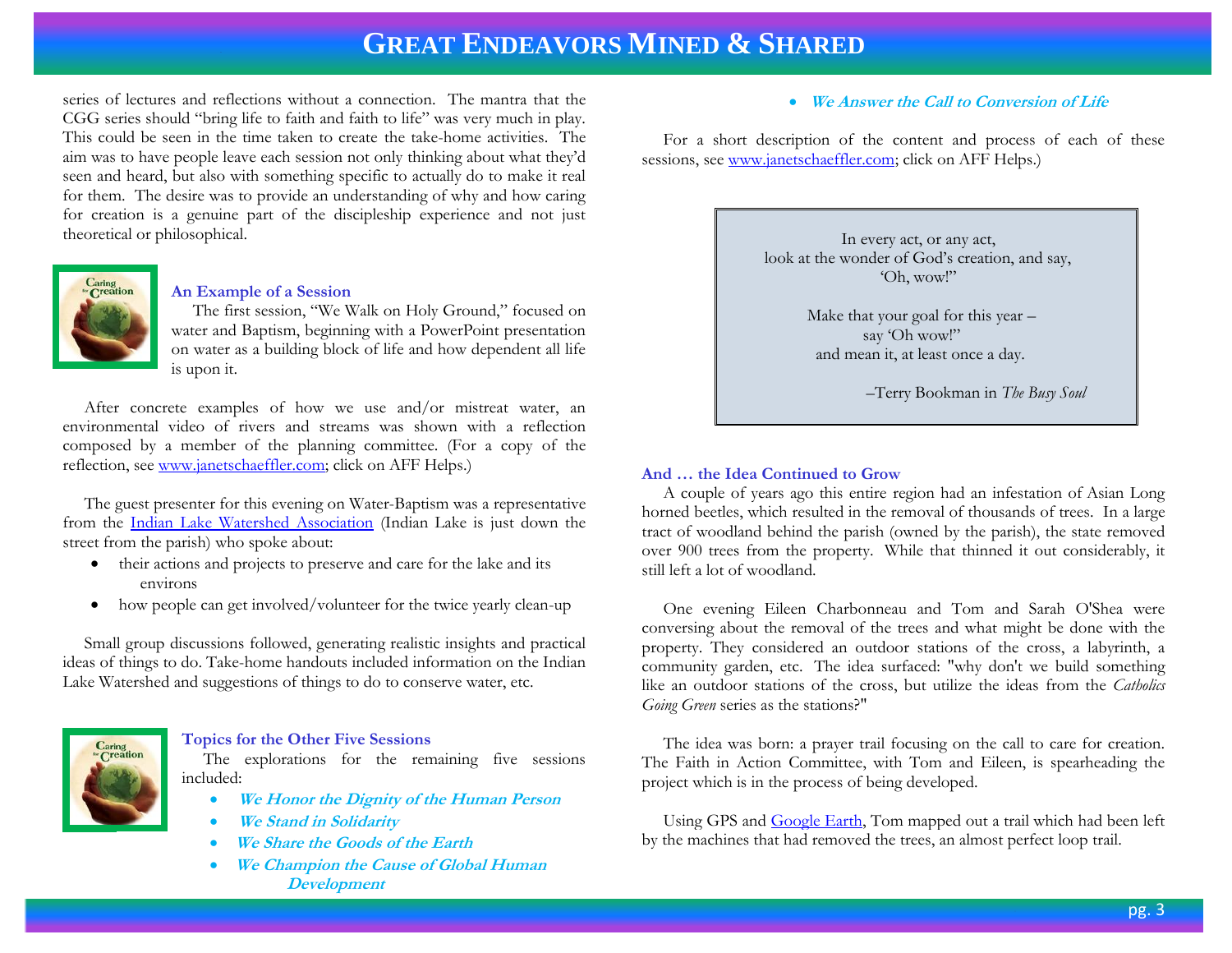In determining the placement of the stations:

- The first station is at a stream: perfect for the water/baptism station.
- Then the trail head begins: the beginning and end of the loop, which is the site for Eucharist (beginning and end, source and summit, Alpha and Omega).
- An area with a wide variety of native vegetation is then reached: a place for the biodiversity/holy oils station.
- The trail heads up an incline and eventually comes to a point with an old stone wall. Stone walls are ubiquitous in New England and denote areas that were once pasture land: a good place for the "seed" station as it alludes to a time in the past where what is now woods was once farm or pasture land.
- A little further down the trail the tree canopy opens up into a clearing: ideal for the "air/light" station.
- The last station is reached just before returning to the head of the trail: this coincides with the final session in which fire (Pentecost) was a theme. It reflects the hope that walking the trail provides a new appreciation for creation and a desire to make changes in our lives for the good of the earth and others.

 Each station will have a sign briefly explaining the station, weaving the scientific with the spiritual. Hikers/walkers will be encouraged to reflectively stop and pause as they walk the trail. Benches will be placed along the way so that people can rest and reflect. (For a look at the signage, see [www.janetschaeffler.com;](http://www.janetschaeffler.com/) click on AFF Helps.)

 The hope is that many parishioners will be involved in the continuing work to finish this project: clearing the trail, creating and installing the signage, benches, and the kiosk at the entrance. The team work is continuing to build and strengthen community within the parish.

Once the trail is completed, it has the potential to be utilized in many ways:

 Parishioners and all community members will be encouraged to walk the trail, stopping to reflect and pray. It will be a place of beauty where people can reflect on God's creation and our obligation to care for it.

- Catechists from the faith formation program will also be invited to take their groups to the trail as they learn about creation and the sacraments.
- Adult faith formation and inter-generational formation programs can use it in various ways.
- The trail can be used by individuals as well as guided group hikes.
- It also will be evangelizing as it will be open to everyone, not just parishioners. It could attract a wide variety of people who might, in turn, become interested (or more interested) in the Catholic faith.
- The co-chairs of the Faith and Formation Team are envisioning a cookout on the day the official work on the trail begins: a great opportunity to build community. Catechists for high school have plans to get the teens involved both in using it and helping with its upkeep.

# Adult Faith Formation

# **These Efforts for Caring for Creation Have Changed Things**

 Parishioners have spoken of changes in their attitudes and behaviors because of what happened during the series. One woman commented, "I never thought of taking my garbage out to the compost pile as a holy action, but now I see it that way and I will feel differently whenever I do it."

 Upon reflection, the planning committee realized that lectures and/or reflections alone did not create that kind of conversion. All the various approaches encouraged people to become informed, formed and transformed.

 The reality that parishioners are extremely interested in continuing and deepening this venture through the Prayer Trail illustrates the level of conversion and commitment that it created. Adult faith formation at its best! All of this would not have been possible without the shared collaboration of so many people, both in and outside the parish.